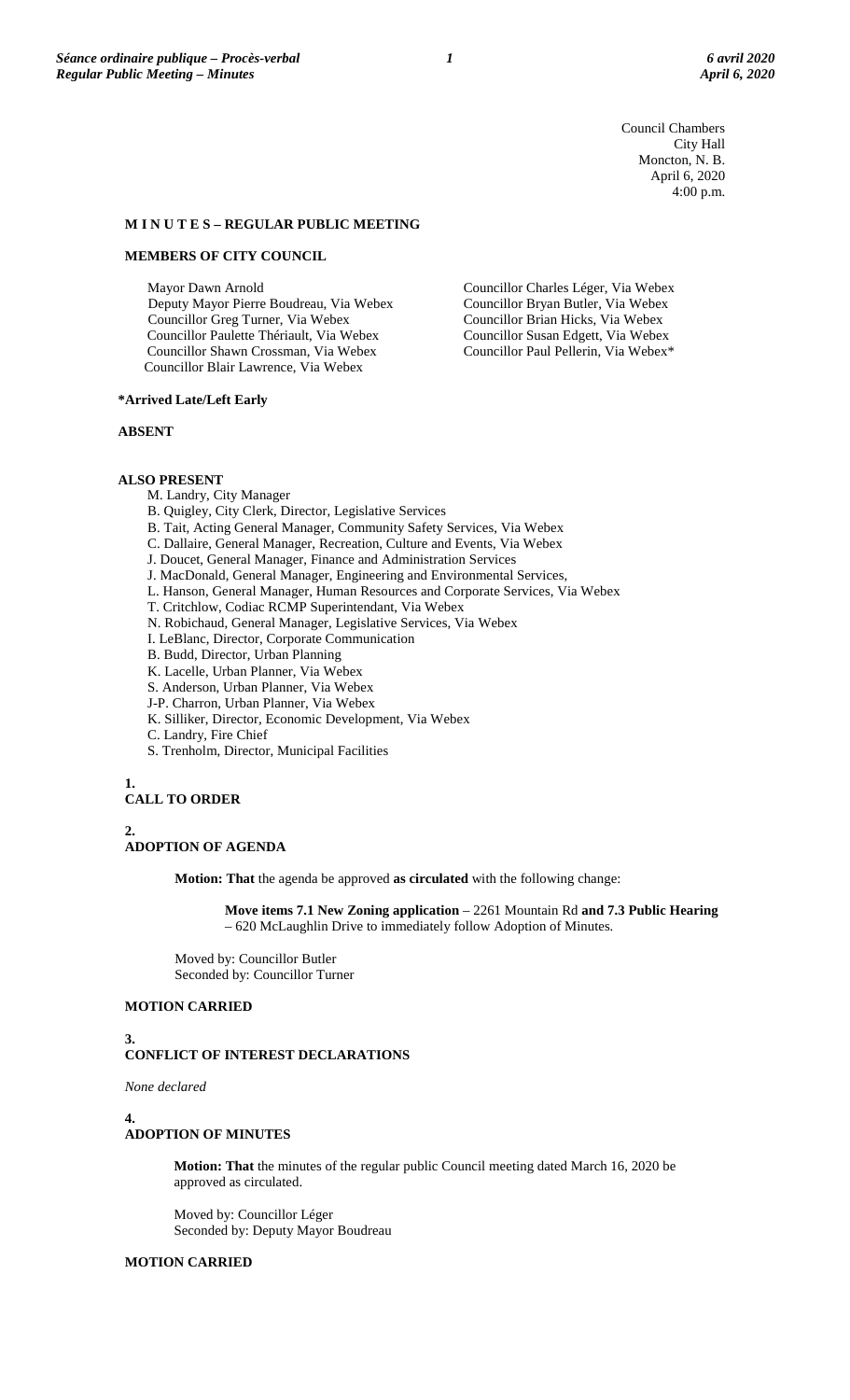#### 7.1 **New Zoning application** – 2261 Mountain Rd.

Mr. Budd presented the new zoning application for 2261 Mountain Rd to Council. He advised that Administration had received an application from Jamie Shea, on behalf of Elizabeth MacDonald, land owner, to rezone 2261 Mountain Road (PID 01017128) from R2 Zone (Two Unit Dwelling) to R3 Zone (Multiple Unit Dwelling) to be consolidated with the abutting property to accommodate the construction of two six-storey, 75 unit residential buildings

The applicant is proposing to purchase the subject lot and consolidate it with the abutting property that wraps around the eastern and northern sides in order to create one large building lot. The plan is to construct two six-storey, 75 unit apartment buildings, each with underground parking.

The lot will then be subdivided in two to form two separate independent residential lots with a shared driveway and a shared surface parking lot for visitors.

A number of variances are built into the project, such as height of building, and the developers are requesting a six floor height variance.

A public hearing is being proposed to be scheduled for May 4, 2020 and first reading of by-law Z-213.72 to be given at tonight's Council meeting. The application will also be referred to the Planning Advisory Commission.

Councillor Butler inquired as to the plan for snow removal from the property. Mr. Budd indicated that a drainage plan is to be prepared prior to issuing a building permit, and that a retention pond will be built on the property. He also advised Council that both the Urban Planning and Engineering staff will discuss the issue and bring findings back to Council.

Several Councillors expressed their concerns on the proposed access to the property. Suggestions were made to have either two separate driveways, one in and one out or a right-in or right-out only driveway, with a raised island in the middle (the raised island would make it difficult for vehicles to make a left turn into or out of it). Staff will review the entrance and exiting of the building along Mountain Rd. Mr. Richard advised that the by-law states areas that experience less than 100 cars per hour do not require a traffic study. Staff will review the development area and report findings/recommendations at the public hearing.

Councillor Hicks inquired that should the development be approved with the drainage being proposed, that a clause be added that the City waive any responsibility for flooding on this property in the future. Urban Planning staff will consult with the Department of Environment and Local Government on the proposed site plan, and its drainage proposal.

In response to a concern from Councilor Hicks, Mr. Budd will review the possibility of shadows from the two buildings affecting the adjacent residences and report back to Council during the public hearing.

**Motion: That** Moncton City Council proceed with the Zoning By-law amendment being By-law Z-213.72 and:

- 1. That Council give 1st reading to Zoning By-law amendment By-law Z-213.72;
- 2. That a public hearing be set for May 4, 2020; and
- 3. That By-law Z-213.72 be referred to the Planning Advisory Committee for its written views; and

The rezoning, if approved, should be subject to a conditional zoning agreement, including but not limited to:

- 1. That despite section 129(1)(c) of Zoning By-law Z-213 the height of the buildings are permitted to be six stories (20 metres);
- 2. That despite section 109 of Zoning By-law Z-213, a small portion of the southern building is permitted to encroach into the 30 metre setback by up to two metres;
- 3. That despite section 109 of Zoning By-law Z-213, the retention pond is permitted to be located within the 30 metre watercourse setback, as shown on the site plan attached as Schedule B;
- 4. That despite section 129(5)(d), a public entrance is not required on the façade;
- 5. That all soil disturbance for the retention pond must be outside the 15 m buffer (from the western bank of the creek);
- 6. That prior to the issuance of a building and development permit a WAWA permit is to be submitted for work within the 30 metre watercourse setback, as per the proposed site plan;
- 7. That this rezoning approval shall expire within forty-eight (48) months of it coming into effect unless a development permit is obtained;
- 8. That all uses of land pursuant to this agreement shall conform with the provisions of the City of Moncton Zoning By-law, as amended from time to time, except as otherwise provided herein;
- 9. That nothing contained herein shall prohibit or in any way limit the Developer's right to apply for a variance pursuant to the provisions of the Community Planning Act;
- 10. That this agreement is to be signed and executed within 12 months of 3rd reading;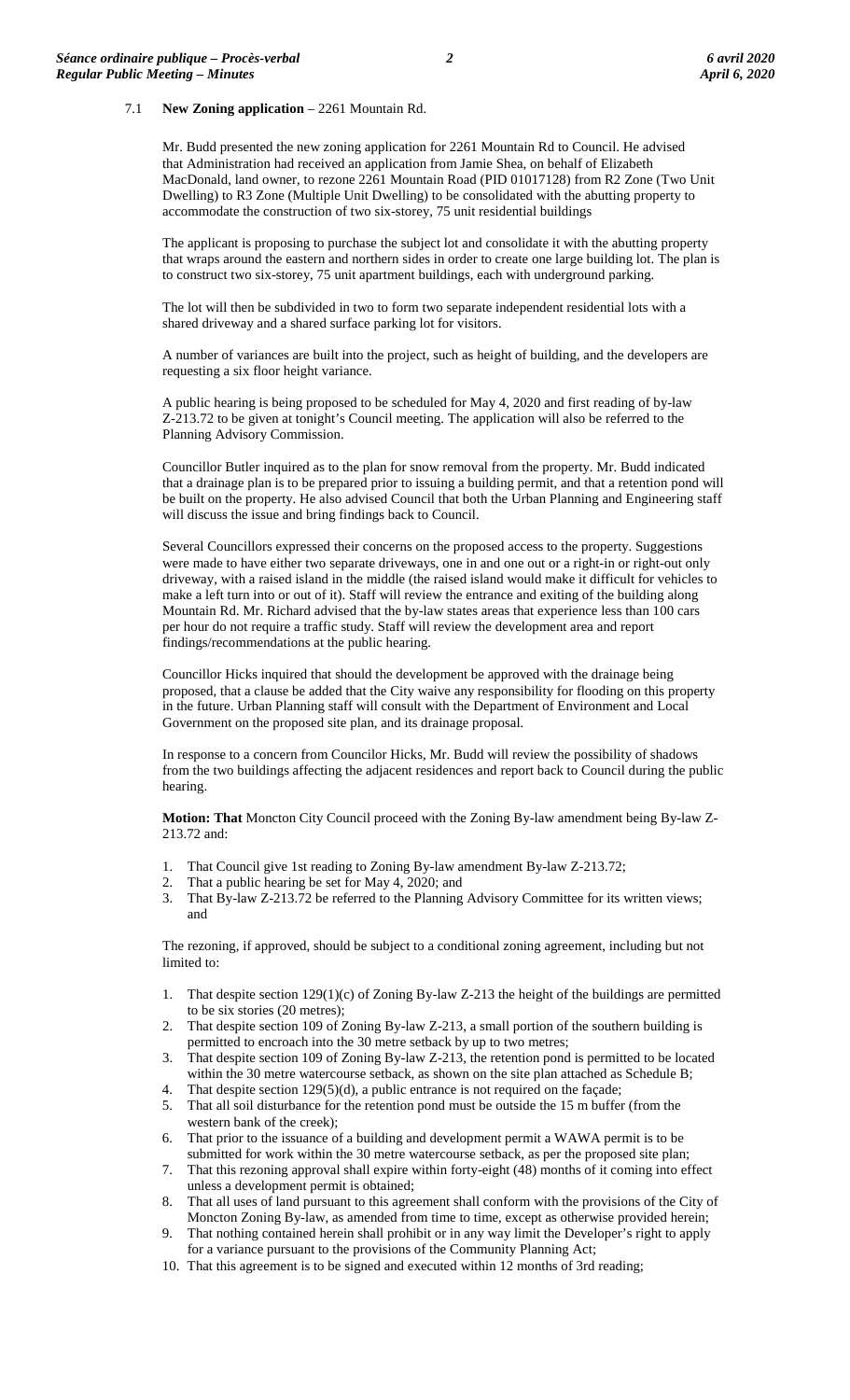- 11. Following receipt of a written request from the owner of the property or any infant thereof, the City will, from time to time, at its sole discretion, prepare and execute releases of this Agreement, provided that the Agreement no longer has effect on the property. In all cases, the Owner will pay the City's administrative fee for preparing and signing a discharge and is responsible for all other legal, registration and other expenses, whether the discharge is prepared by the City, the Owner's solicitor or another person;
- 12. The development shall be carried out in substantial conformance with the plans and drawings submitted as Schedule B; and
- 13. That the \$1,000 security deposit required for a Conditional Rezoning Agreement and by-law registry fees, be paid prior to registration

Moved by: Councillor Butler Seconded by: Deputy Mayor Boudreau

# **MOTION CARRIED**

# 7.3 **Public Hearing** – 620 McLaughlin Drive – Objections have been received

At the February 18, 2020 Regular Public Meeting, Moncton City Council resolved that a public hearing be scheduled for March 16, 2020 for the consideration of objections to the proposed Zoning By-law amendment Z-213.70. By-law Z-213.70 was also given  $1<sup>st</sup>$  Reading by Council at the February 18, 2020 Council meeting. The purpose of the rezoning is to accommodate a new school.

On February 19, 2020, notice of the public hearing was posted on the City's website and mailed out to all properties located within 100 metres of the subject site.

The new school will serve 1,305 francophone students ranging from kindergarten to grade 8. It will include a daycare that will accommodate 131 preschool children and 90 children in the after school program. The new school and daycare will have a combined area of 18,738 square metres.

The vacant property is approximately 30 acres in size. It is currently zoned for residential uses. Therefore, a rezoning application is required to accommodate the proposed development.

Construction is anticipated to start in spring 2020 with a fall 2022 opening.

In accordance with Policy number POL-CSS-UP-003 "Public Notice Sign Policy for Municipal Plan By-law and Zoning By-law Amendments", the applicant installed a public notice sign on the subject property on February 19, 2020.

The subject property is located on the west side of McLaughlin Drive, and is on the eastern boundary of the Vision Lands. Given the anticipated growth for this area, this is an excellent location for a new school that will serve both existing and future neighbourhoods.

One area of concern is drainage, Mr. Budd advised Council and residents that this is being addressed.

The Planning Advisory Committee has reviewed the application and recommends the development.

#### **Applicant**

Mr. Girvan did not wish to address Council; however, would answer any questions they or objectors had on the development.

#### **Objectors**

**Jackie Cyr –** Ms. Cyr indicated that the residents are looking for fencing and trees planted along the Kelly Road area of the school. The residents are requesting this condition for safety and aesthetics reasons, as well as limiting the noise pollution. By use of PowerPoint, Ms. Cyr provided visuals of the area that clearly showed no green buffers. She advised that the area was clear cut following the introduction of the development. Ms. Cyr advised that dumpsters are being left open on the development site, which emits a foul smell.

**Ron Allain** – Developer of Sunset Village –Mr. Allain is concerned with 200 feet of fence missing along the property of his special care home and requested that fencing be added. The drainage and snow removal becomes a concern and indicated that a swale would be needed.

**Melanie Vrensen** – Did not call into meeting.

**Kevin Rogers** – Also requested that fencing be placed along the property. He also has concerns with drainage.

Mr. Budd indicated that the concerns of Ms. Cyr have been shared with the Province in order to address them.

Mr. Budd advised that the drainage will be addressed, however, there is an existing swale and it will remain.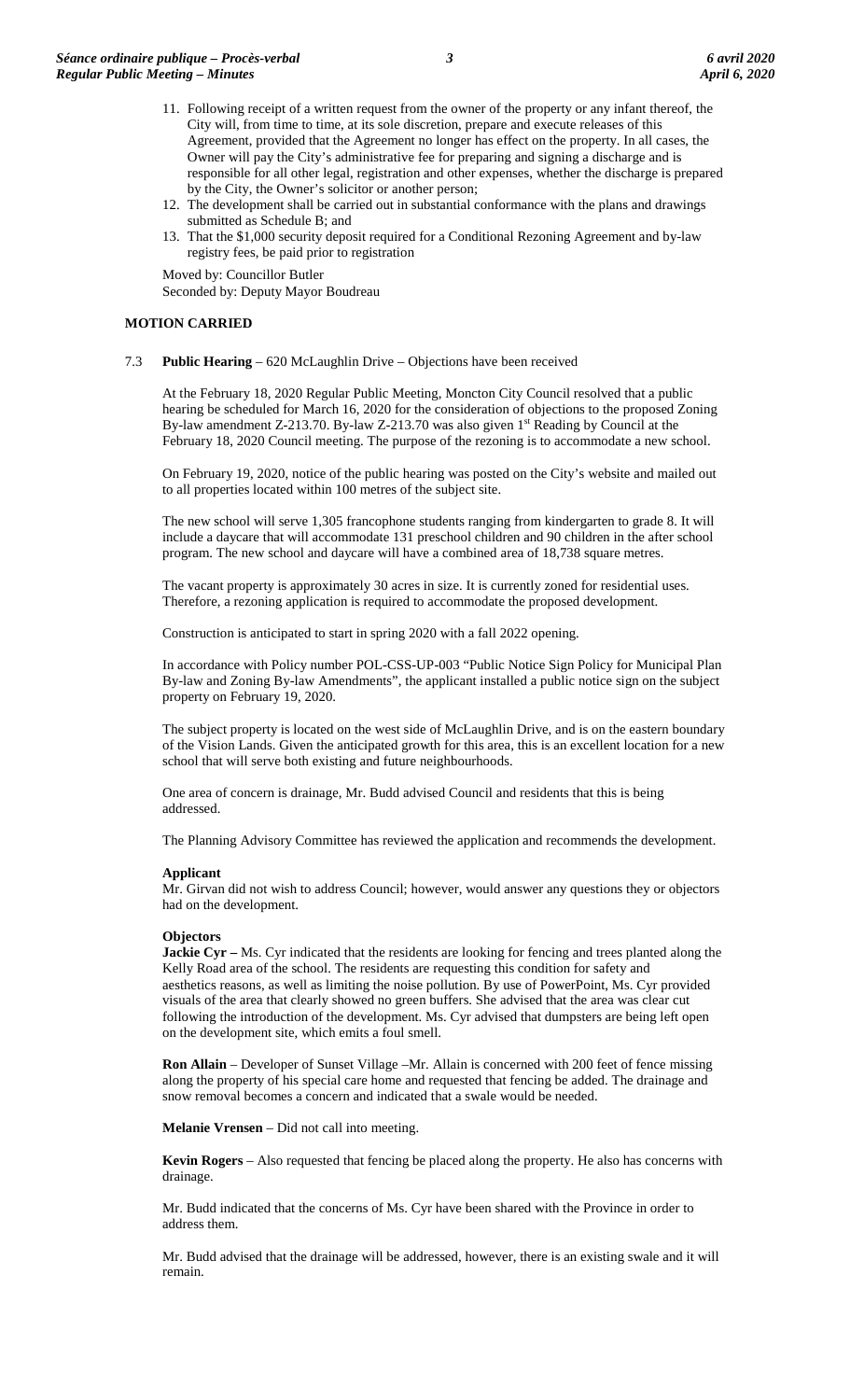In response to Councillor Léger's concerns of clear cutting of the area Mr. Budd indicated that this will be addressed with the Province. Councillor Léger recommended that perhaps some stronger language be utilized concerning clear cutting and that a condition be added to the agreement.

Councillor Thériault expressed the importance of respecting the needs of the residents in the area.

Councillor Lawrence questioned if administration was comfortable with the swale along the parking lot south of the development providing adequate drainage. Mr. Richard advised Council that the project engineer for the City of Moncton, Daryl Bonhower, advised in his report that drainage would be sufficient. Mr. Richard will review the plans with Mr. Bonhower, and report back to Council should there be any changes. Councillor Lawrence's concern is that should Council approve without the additional conditions, regarding flooding and buffer, it could fall on the City in the future to fix these issues.

Councillor Turner commented on the South side of the property and the need for this area to also have a buffer. He made reference to the yearly pooling of water in the area's back yards and the need for proper drainage. Mr. Budd indicated that this issue will be addressed by Engineering and the Province.

Ms. Dallaire will review with staff as to any amenities that could be included/requested for the development.

Councillor Edgett also expressed her concern with clear cutting, and inquired how this can be addressed. Mr. Budd advised that the clear cutting was to prepare the site for development. Staff will review the green landscape buffer.

The following 2 conditions were proposed to be added:

- 1. That 2-metre high wooden fencing be provided along all existing residential properties with homes that border the site;
- 2. That enhanced tree planting be provided within the proposed buffer areas adjacent to existing residential properties where the existing vegetation has been removed or non-existent.

Councillor Léger reiterated the importance of the additional conditions being implemented. He also requested that a landscape plan be prepared. He suggested that Council could perhaps table the item until the next meeting to give time to staff to work with the Province/applicant.

**Jackie Cyr** – Invited Council/staff to come walk the site.

**Ron Allain** – Advised that the swale is 7 metres away from the fence; the parking lot is 3 metres away. It is his opinion the parking lot should be redeveloped.

**Kevin Rogers** – Feels that the drainage will be inadequate and needs to be addressed.

Mr. Budd suggested, following a conversation with the City Manager, adding to the conditions a fencing requirement for all properties abutting the school site Kelly Rd to McLaughlin Drive, and unfenced portion of the South side. In addition, City staff work with the Province to enhance tree planting in the landscape buffer area.

#### *The Mayor adjourned the public hearing at 6:02 p.m.*

**Motion: That** Council approve the proposed Zoning By-law amendment being By-law Z-213.70 by giving it second and third readings.

The rezoning, if approved, should be subject to a conditional zoning agreement, including but not limited to:

- 1. That \$198,000 + HST be contributed by the proponent toward the cost of implementing the Traffic Study recommendations, including:
	- New traffic light at Hennessey Road;
	- New RA5 crosswalk at Xavier Avenue;
	- New left turn lane on McLaughlin Drive.
- 2. That \$45,941.96 be contributed by the proponent toward the Halls Creek Charge Area;
- 3. That the development be carried out in substantial conformance with the plans and drawings submitted as Schedule B;
- 4. That all uses of land pursuant to this agreement shall conform to the provisions of the City of Moncton Zoning By-law, as amended from time to time, except as otherwise provided herein;
- 5. That nothing contained herein shall prohibit or in any way limit the Developer's right to apply for a variance pursuant to the provisions of the Community Planning Act; and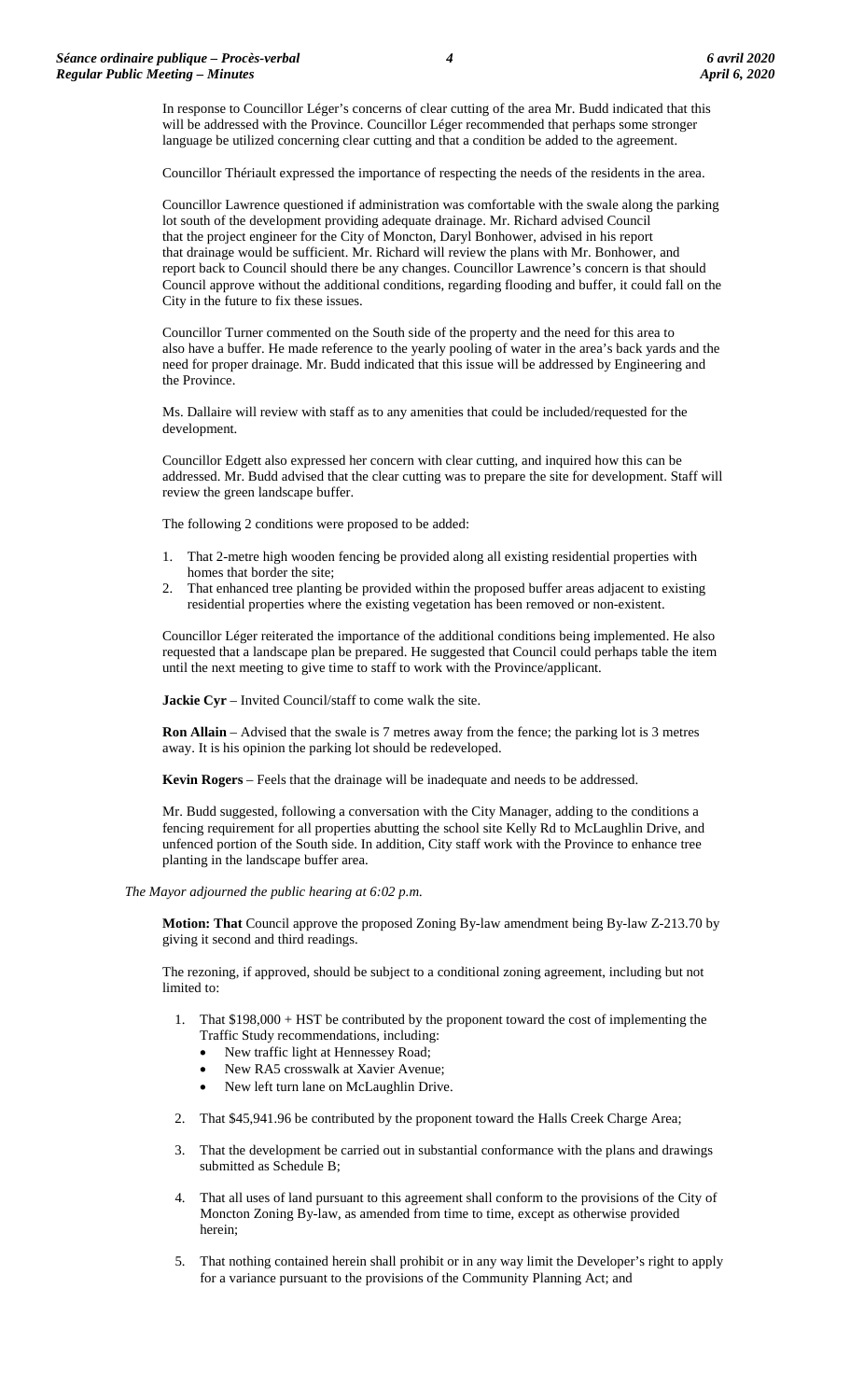- 6. That a 10 metre wide easement be granted to the City of Moncton for a future trail.
- 7. That 2 metre high wooden fencing be provided along all existing residential properties with homes that border site;
- 8. That enhanced tree planting be provided within the proposed buffer areas adjacent to existing residential properties where the existing vegetation has been removed or non-existent.

Moved by: Councillor Léger Seconded by: Councillor Edgett

#### **MOTION CARRIED**

**5. CONSENT AGENDA**

#### **6. PUBLIC AND ADMINISTRATION PRESENTATIONS**

#### **6.1 PUBLIC PRESENTATIONS**

(5 minutes)

#### **Other Presentations**

# **6.2 ADMINISTRATION PRESENTATIONS**

(15 minutes)

# 6.2.1 **Update Covid**-**19** (Coronavirus) – Conrad Landry, Fire Chief

Fire Chief Landry provided an update on the City's action for COVID-19. He advised Council the Emergency Measures Centre status is at a level 2. All facilities remain closed to the public; city services are still on-going. Anyone entering a facility is being asked 4 questions, adhering to the State of emergency declared in NB. Continue to have regular conversation with other municipalities. Chief Landry reiterated the importance in realizing it is possible that we are in this for the long run; therefore, it is important to continue respecting the rules.

Mr. Tait spoke on behalf of Codiac RCMP Superintendent Critchlow. All support services at Codiac RCMP are working from home, and there are no reported cases of COVID-19 amongst members.

Mr. Landry, City Manager, reported that these are unprecedented times. He thanked all employees and elected officials for their dedication and hard work. Since March 18, 2020 administration has provided 28 updates to Council, continue to be active on social media and have been working with all levels of government. He indicated there are a number of safety items that will need to be considered.

In response to Councillor Thériault's question, M. Landry indicated that the number of emergency calls is consistent with previous months. Councillor Léger advised that the calls during the day remain the same; the calls in the evening have not increased. All vacation and training for RCMP have been cancelled; there is an increased presence of RCMP on streets. In response to Councillor Theriault, Chief Landry indicated that the City is working with Public Health in regards to mental health. Chief Landry indicated that it is a provincial plan, and if he has access to the report it will be shared with Council.

Councillor Léger expressed the need to have portable washrooms and hand washing stations in the downtown area. Catherine Dallaire indicated that three portable washrooms are located at the Avenir Centre, and one has been added at the Lions Centre on St. George Street. She advised that another may be added and that handwashing stations may also be added.

Councillor Léger mentioned that with the Library closed, it limits the ability to access the internet. He requested staff to look into a potential solution for those who rely on this service.

6.2.2 **Covid-19 (Coronavirus)** – Financial Impact and Projections – Jacques Doucet, General Manager, Finance and Administration

Mr. Doucet provided Council a summary of potential financial impacts that the COVID-19 pandemic could or will have on the City of Moncton as well as year-end financial projections based on a scenario where the pandemic would last until May 31, 2020 and another where the city would be under COVID-19 restrictions until August 31, 2020.

#### **Scenario 1 Restrictions in place until May 31, 2020**

In this scenario, it projects a deficit at the end of the year of (\$1.7 million) assuming maintaining status quo in other areas of the operation. The major cause of this deficit is due to the loss of source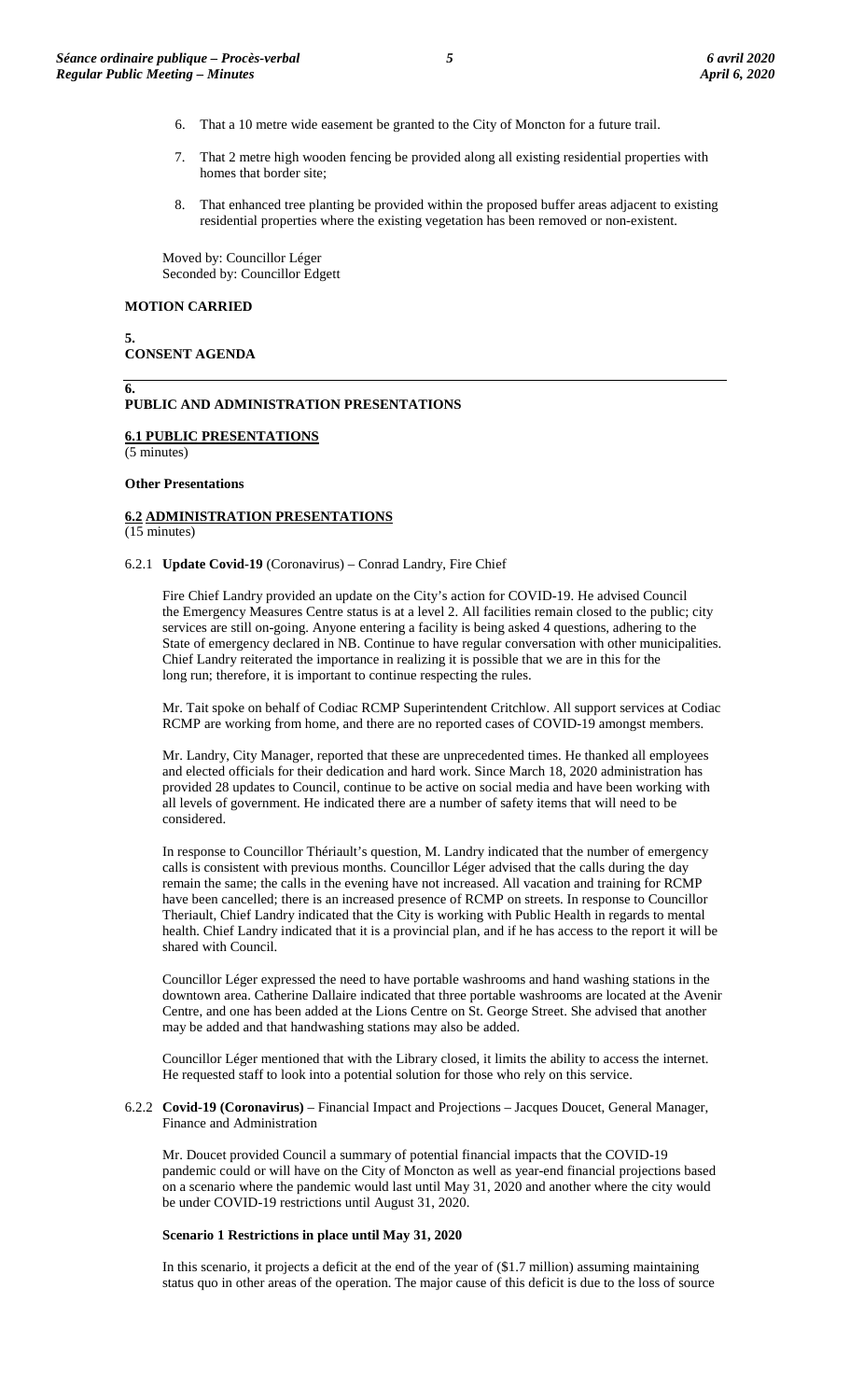revenues in areas such as: Codiac Transpo, Parking Operations, the Zoo, events at the Coliseum and a decrease in Permit revenues. There would be very little in terms of expense savings if the restrictions continued until May 31, 2020 as the majority of costs from March to May is fixed or semi-fixed.

# **Scenario 2 Restrictions in place until August 31, 2020**

In this scenario, it projects a deficit at the end of the year of (\$3.5 million) assuming the maintenance of status quo in other areas of the operation. This scenario projects a budget impact of approximately \$ 6 million in the City's source revenues. The major areas would be:

- Codiac Transpo  $=$  (\$1.2 million)
- Parking Operations = (\$953,000)
- Zoo and  $Resurgo = ($1.9 \text{ million})$
- Coliseum and Market  $=$  (\$1 million)
- Permits and Fees  $=$  (\$730,000)

In this scenario, the City would benefit from some savings to offset the loss in revenues. Approximately half of the savings would be generated from not requiring the full complement of resources during the summer months. The other savings would happen mostly in discretionary accounts. Major areas that would generate savings are projected to be:

- Fuel at Codiac Transpo = \$140,000
- Coliseum and Events  $= $576,000$
- Parks and Leisure  $=$  \$680,000
- Zoo and Resurgo  $= $540,000$

These projections are preliminary as the situation is very fluid and administration will continue to update and refine the projections on an ongoing basis.

Administration's next step is to establish and propose financial strategies that can be put in place that will mitigate or reduce the projected 2020 deficit. Administration has already identified some possible options which are listed in the presentation and will explore further options that will be presented to Council in the upcoming months.

#### **7. PLANNING MATTERS**

# 7.1 **New Zoning application** – 77 Queen Street – St. Bernard's Rectory

Mr. Budd presented the new zoning application for 77 Queen Street. He advised Council that Administration had received an application from Paul Sharnberg, on behalf of The Keep on Botsford Inc. to rezone the property identified as PID 70651088 from UR (Urban Residential) Zone to CBD (Central Business District) Zone.

The purpose of the rezoning is the rehabilitation of the former rectory building from its prior use (office / residence) to a 9 suite boutique hotel. Each unit will have a bathroom. The new owner clearly expressed that its goal is to maintain the heritage value and character-defining elements of the building (applicable to the exterior only) using the Standards and Guidelines for the Conservation of Historic Places in Canada. This is a prerequisite under the Heritage Conservation By-law within the mandate of the Heritage Conservation Board and the Heritage Officer. Development to the exterior of the building will be addressed through the applicable Heritage Bylaw requirement. The interior of the building is in poor condition and will be re-built to suit the new use. Substantial alterations to the building's character-defining elements are not anticipated with work associated to the proposed new use. The rehabilitation of the building will not undermine the heritage character of surrounding areas.

A public hearing will be scheduled for May 4, 2020 and first reading of by-law Z-213.71 will be given at tonight's Council meeting.

**Motion: That** Moncton City Council proceed with the Zoning By-law Amendment being By-law Z-213.71 and:

- 1. That Council give 1st reading to By-law Z-213.71;
- 2. That a public hearing be set for May 4, 2020; and
- 3. That By-law Z-213.71 be referred to the Planning Advisory Committee for its written views; and

The rezoning, if approved, should be subject to a conditional zoning agreement, including but not limited to the following conditions: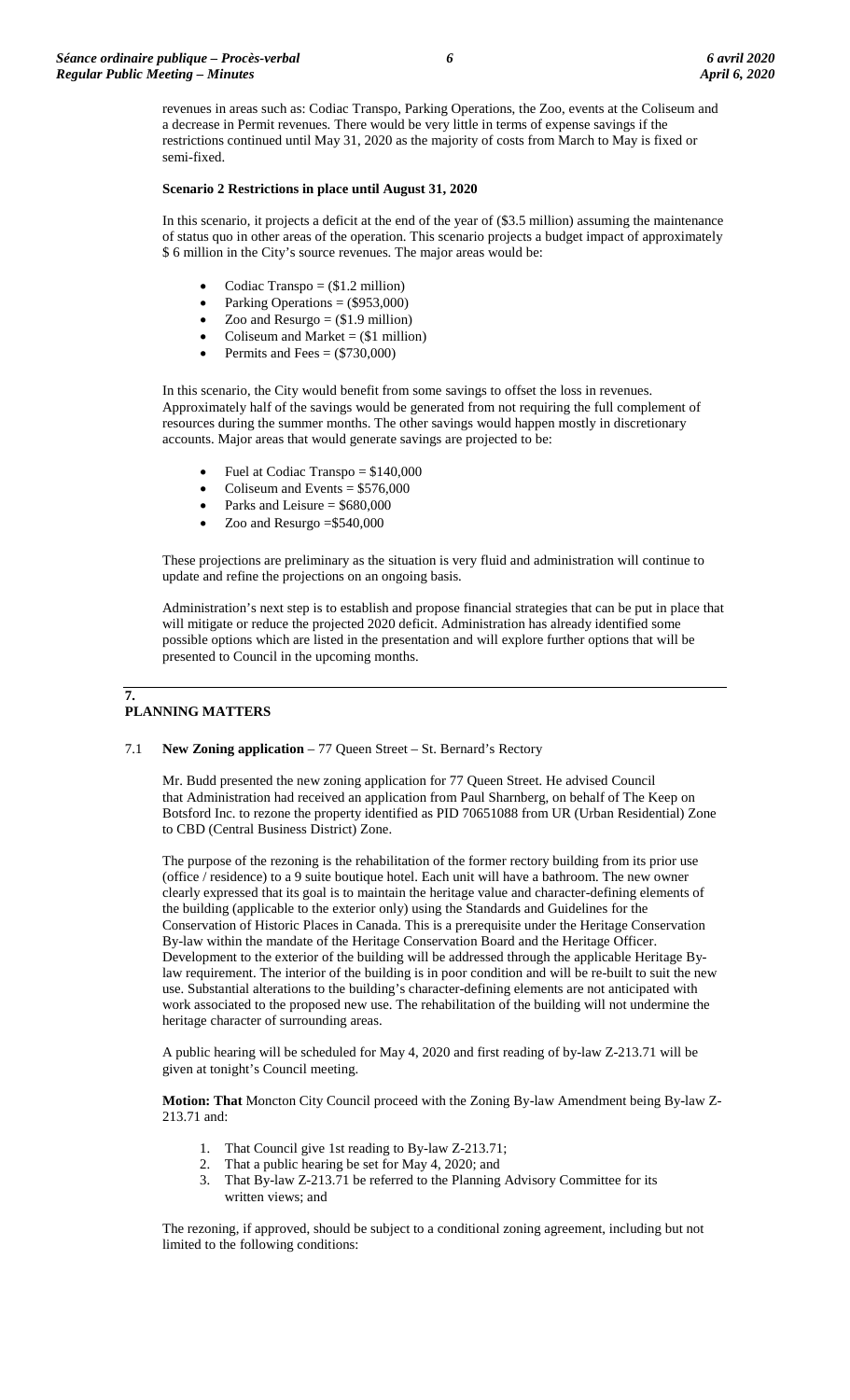- 1. That all uses of land shall conform to the provisions of the City of Moncton Zoning Bylaw, as amended from time to time, except as otherwise provided herein;
- 2. That nothing contained herein shall prohibit or in any way limit the Developer's right to apply for a variance pursuant to the provisions of the Community Planning Act.
- 3. That civic numbering 77 Queen Street is posted in such a way that it is clearly seen from Queen Street.

Moved by: Councillor Léger Seconded by: Councillor Thériault

# **MOTION CARRIED**

7.2 **New Zoning application** – 2261 Mountain Rd

*Item dealt with earlier*

7.3 **Public Hearing** – 620 McLaughlin Drive – Objections have been received

*Item dealt with earlier*

# 7.4 **Century II Holdings Ltd. Subdivision** (Vision Drive)

# **Motion:**

- 1. Administration recommends that "Vision" be added to the Name Bank.
- 2. Administration recommends that Moncton City Council require Cash in lieu of Land for Public Purposes for the Century II Holdings Ltd. Subdivision in the amount of \$6,440
- 3. The Planning Advisory Committee recommends that Moncton City Council:
	- a. Assent to the location of Vision Drive as a public street; and
	- b. Assent to the location of a future street (temporary turn-around);

as shown on the Tentative Plan of Century II Holdings Ltd. subject to the following condition:

1. Streets and Services are to be designed and acceptable to the City Engineer and constructed in accordance with the Subdivision Development Procedures, Standards and Guidelines

Moved by: Councillor Edgett Seconded by: Councillor Turner

# **MOTION CARRIED**

### **8. STATEMENTS BY MEMBERS OF COUNCIL**

# **9.**

# **REPORTS AND RECOMMENDATIONS FROM COMMITTEES AND PRIVATE MEETINGS**

# 9.1 **Recommendation(s)** – Private Session – March 9, 2020

**Motion: That** Moncton City Council approve the disposition of 625 square meters of unused portion of Windcrest Street located on the south side of Maplehurst Drive (portion of PID # 70445622), subject to a successful stop-up and close procedure, in exchange for 1220 square metres of land owned by the Province of New Brunswick located at Teaberry Avenue (portion of PID # 70629274), 3,650 square metres of land owned by the Province of New Brunswick located near Marjorie Street (PID # 70638887) and a Local Government Services Easement upon the land owned by the Province of New Brunswick along Mountain Road (PID # 70473772) without further consideration and that the Mayor and City Clerk be authorized to execute all documents necessary to give effect to the transactions and to affix the corporate seal of the City of Moncton thereto.

**That** Moncton City Council authorize administration to dispense with the requirements of neighborhood canvass and public advertising of the Land Disposition Policy for the purpose of disposition.

Moved by: Councillor Léger Seconded by: Councillor Edgett

# **MOTION CARRIED**

**Motion: That** Moncton City Council approve the acquisition of approximately 5.32 square metres of PID # 70470174 from Vanhart Enterprises Ltd. and that the Mayor and City Clerk be authorized to execute all documents necessary to complete the purchase transaction and to affix the corporate seal of the City of Moncton thereto.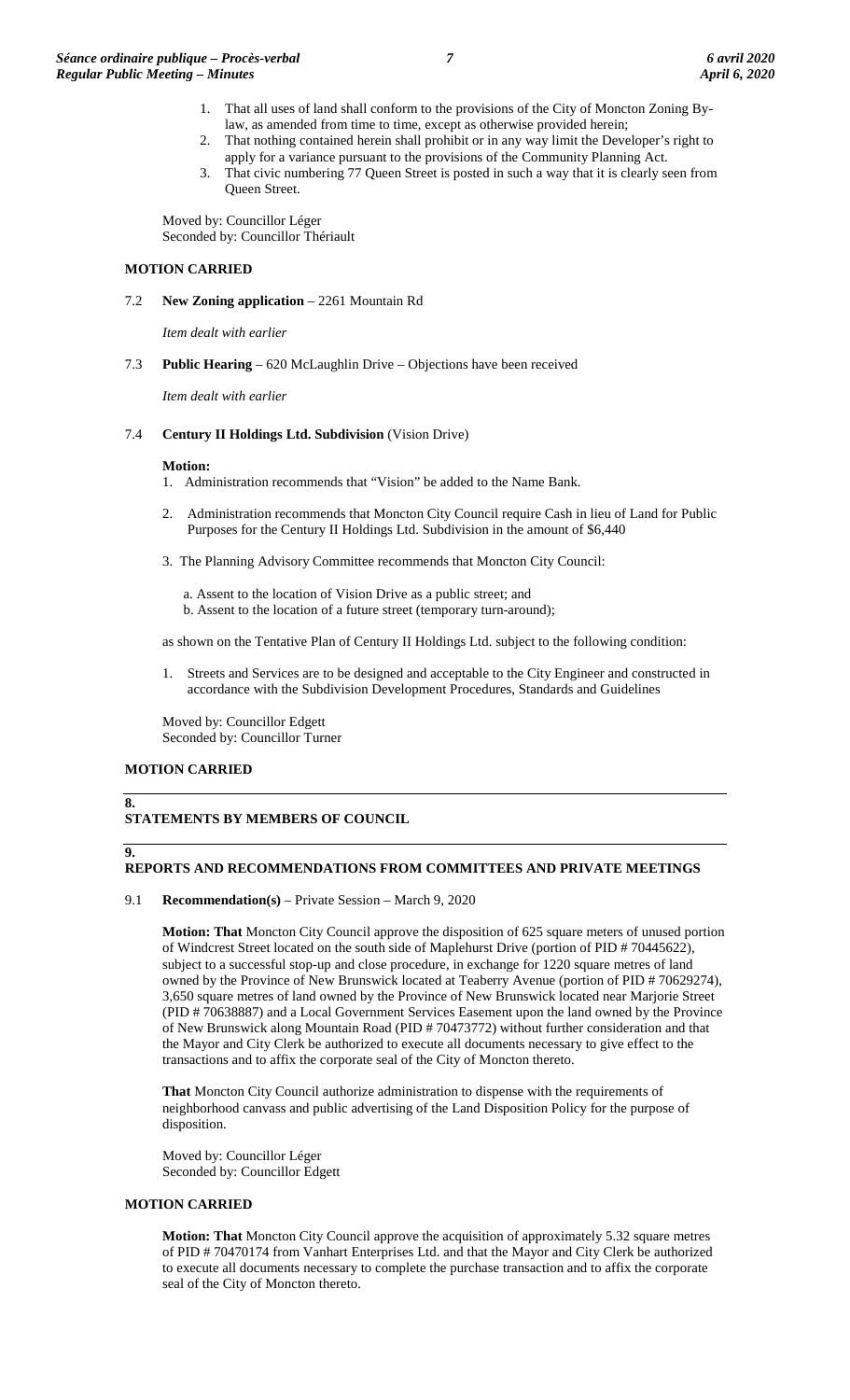Moved by: Deputy Mayor Boudreau Seconded by: Councillor Edgett

# **MOTION CARRIED**

# **10.**

# **REPORTS FROM ADMINISTRATION**

10.1 **COVID 19 –** Financial Relief Options for Residents and Businesses – Marc Landry, City Manager, Jacques Doucet, General Manager, Finance and Administration

COVID-19 has had a major impact on municipalities across the world and on our City (including both citizens and businesses). The City of Moncton has been evaluating different options in order to provide financial relief to the residents (taxpayers) and businesses in the City and will be presenting these options to City Council for consideration.

Administration has been working on potential financial relief options that can be offered to our citizens and businesses while following closely the relief packages offered by the Federal and Provincial Governments.

Municipalities' financial model differs greatly than the two other levels of government as they receive 90 cents out of every taxpayer dollars and they are also allowed to operate in deficit positions while the City has to operate in a balanced budget position and only receive 10 cents of every taxpayer dollar. The City is currently projecting to be in a possible deficit position at the end of the year and could potentially be faced with a serious deficit if the current restrictions and guidelines extend past the summer season.

During this exercise, Administration has worked closely with other municipalities across Canada to review and compare our ideas to theirs. Here is a list of items gathered during the review:

- Waiving monthly parking fees
- 2. Deferral of payment due dates or waiving interest charges
- 3. Waiving Property Tax Penalties (Not applicable by municipalities in New-Brunswick)<br>
4. Suspending collection efforts<br>
5. Waiving sidewalk patio application fees
- Suspending collection efforts
- 5. Waiving sidewalk patio application fees
- 6. Issuing credits for cancelled programs
- 7. Providing additional advertising opportunities for businesses and community groups.
- 8. Coordinating with vendors of Farmers Market on alternate ways to offer services.
- 9. Relaxing Parking Fines

Information has also been compiled relating to the requests and comments received from citizens, businesses and elected officials and these have incorporated these into our evaluation.

**Motion: That** Moncton City Council Approve the Financial Relief Recommendations from Administration which includes:

- 1. Reimbursing Farmers Market Vendors for 3 weeks out of 4 in March and not charging for April 2020. This will continue until the Market is permitted to open.
- 2. Waiving of interest charges for Utility (Water and Sewer) and Operating Accounts not subject to long-term agreements for the month of March, April and May 2020.
- 3. Waiving Non-Sufficient Fund Fees (NSF) for the month of March, April and May 2020.
- 4. Suspending collection efforts for March, April and May 2020 which means the City will suspend its Water Shut-Off Process for the same period.
- 5. All City Owned Parking Lots be opened and parking be free until April 30, 2020 with the recommendation that this be reassessed by administration at that time and presented to Council at the May 4, 2020 Public Council Meeting.
- 6. All parking meters with the exception of the meters in proximity to both hospitals as shown on the attached maps, be provided free of charge until April 30, 2020 with the recommendation that this be reassessed by administration at that time and presented to Council at the May 4, 2020 Public Council Meeting.
- 7. All parking meters in proximity to both hospitals as shown on the attached maps, be provided free of charge from 6:00 pm to 7:45 am on weekdays until April 30, 2020 with the recommendation that this be reassessed by administration at that time and presented to Council at the May 4, 2020 Public Council Meeting.
- 8. Waiving the Sidewalk Café Patio Fees for 2020.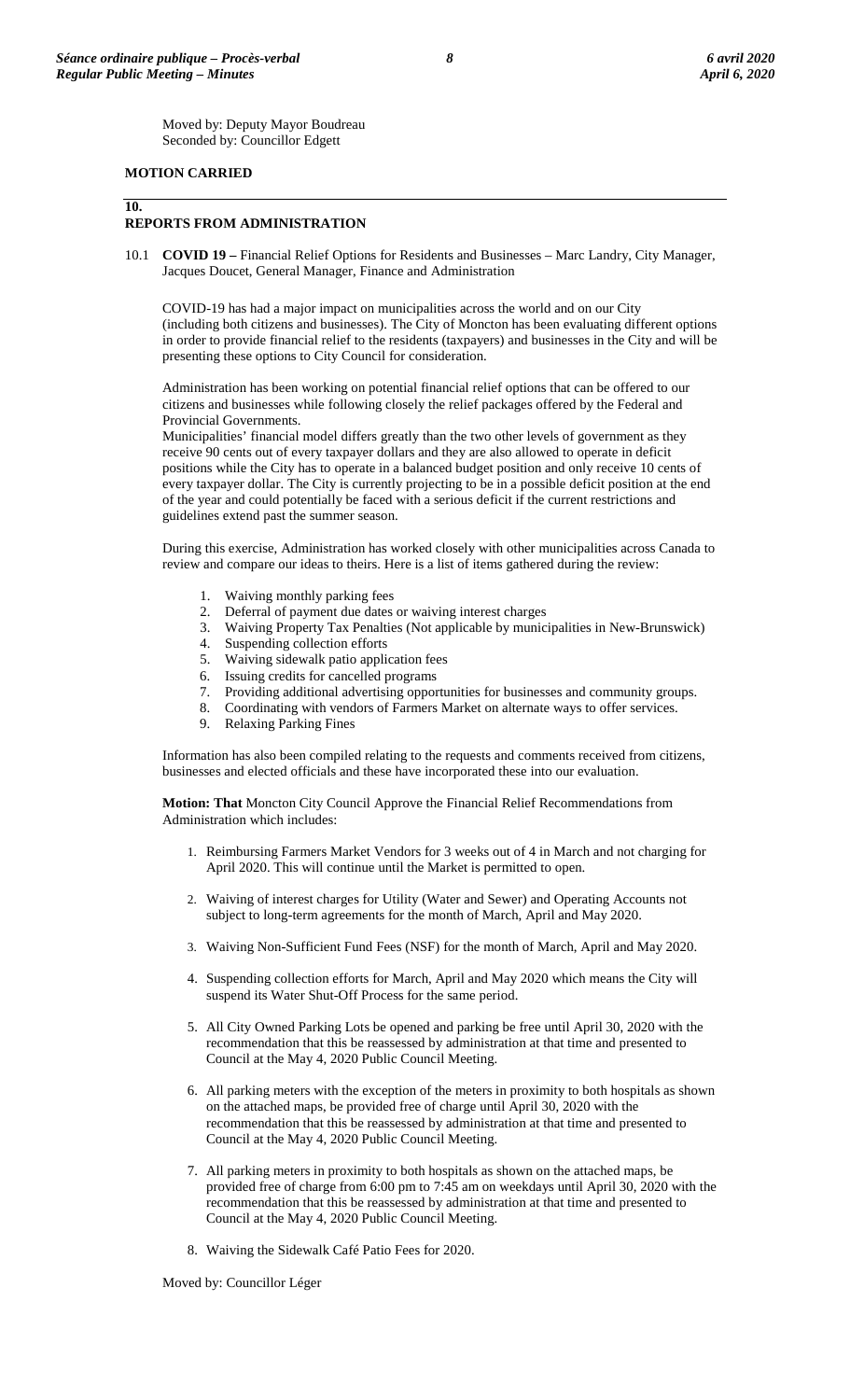Seconded by: Councillor Butler

# **MOTION CARRIED**

*Councillor Pellerin left the meeting*

10.2 **Quotation QP20-006** – Supply & Delivery of Water Supply Materials

**Motion: That** Moncton City Council approve the recommendation that Quotation # QP20-006 - Supply and Delivery of Water Supply Materials be awarded "by section" to the lowest Bidder meeting the Terms and Conditions and Specifications set out in the Quotation for a one (1) year period, as follows:

That Sections D,E,F,H and I be awarded to McLennan Sales for a total quoted price of \$27,383.26 including H.S.T. @ 15%, and that Sections A,B,C and G be awarded to Wolseley WaterWorks for a total quoted price of \$29,086.47, including H.S.T. @ 15%, with the option to extend each supply agreement for up to two (2) additional twelve (12) month periods, if it is in the City's best interest to do so.

Moved by: Councillor Léger Seconded by: Deputy Mayor Boudreau

#### **MOTION CARRIED**

10.3 **Request for Proposal RFP– 20-021** – Event Security Services

**Motion: That** Request for Proposal #RFP20-021 for the provision of Event Security Services to the highest-scoring Proponent, being 3280404 Nova Scotia Ltd., operating as Shadow Security, in accordance with the Hourly Labour Rates submitted by the Proponent, for a one (1) year period, with options to extend the agreement for up to four (4) additional twelve (12) month periods, if it is in the City's best interest to do so.

Moved by: Councillor Leger Seconded by: Councillor Turner

#### **MOTION CARRIED**

- 10.4 **Tender TCS20-028** Alma Street Parking Structure Rehabilitation
	- 1. That Tender #TCS20-028 for the Alma Street Parking Structure Rehabilitation be awarded to the lowest Bidder meeting the Specifications and Requirements, being Atlantic Underground Services Ltd. for the Total Tendered Price of \$1,521,458.05, including H.S.T. @ 15%.
	- 2. It is also recommended that a twenty percent (20%) Contingency Allowance in the amount of \$264,601.40 be allocated as part of the Total Project Budget should any unknown / unforeseen conditions arise during the course of the works which would require a Change Order to be executed.
	- 3. Furthermore, it is recommended that a Construction Services Agreement be prepared by the Legal Department, and that the Mayor and City Clerk sign said agreement and affix the Corporate Seal thereto.

Moved by: Councillor Turner Seconded by: Councillor Léger

#### **MOTION CARRIED**

#### **11.**

#### **READING OF BY-LAWS**

*The City Clerk announced that the following by-laws will be posted on line at [www.moncton.ca](http://www.moncton.ca/) in lieu of reading them into the record at future meetings, pursuant to Section 15.3(a) ii (A&B) of the Local Governance Act, or same can be faxed, mailed or e-mailed to interested parties at their request*.

11.1 **A By-Law** in Amendment of the City of Moncton Zoning By-Law, Being By-Law Z-213.71(77 Queen Street) *First Reading* – *Pending approval item 7.1*

First Reading only

11.2 **A By-Law** in Amendment of the City of Moncton Zoning By-Law, Being By-Law Z-213.72(2261 Mountain Rd.) *First Reading*– *Pending approval item 7.2*

*First Reading*